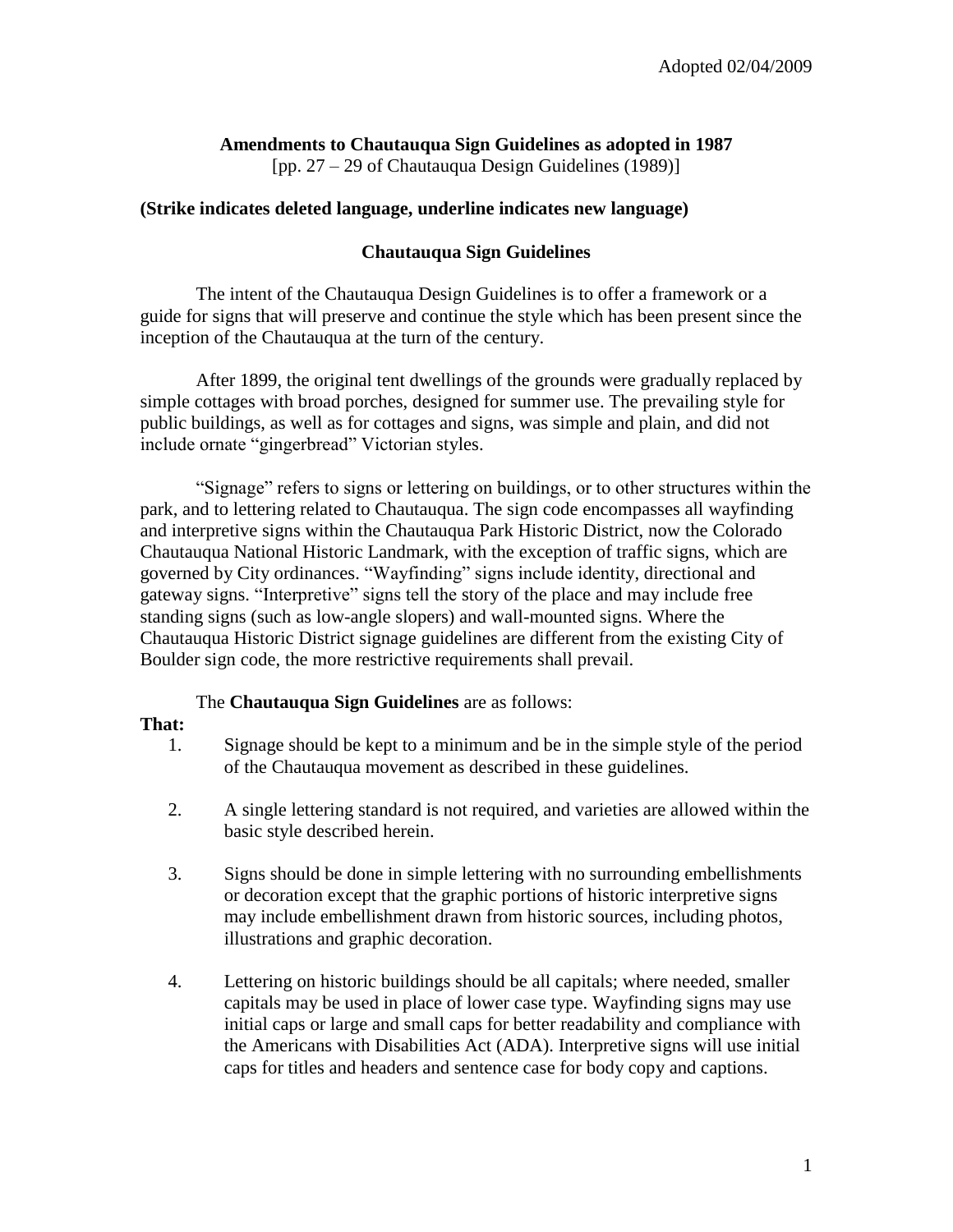- 5. Medium or bold (block) typeface (style) letters should be used.
- 6. Lettering for wayfinding signs should be simple serif or sans serif type. Type on sign faces may be fabricated using vinyl applications, silk screening or high contrast paint. Lettering for interpretive signs may be serif or sans serif type and may be fabricated using several different methods, including but not limited to porcelain enamel, full-color digital embedment, powder coat output on steel, or similar technology.
- 7. Lettering for wayfinding signs shall not include italics (slanted), condensed (closed), script, or extended (stretched out). Lettering for interpretive signs may include italics, script and condensed fonts.
- 8. Background colors should be neutral in palette and drawn from actual colors in use in the historic buildings and must comply with ADA guidelines for contrast.
- 9. The basic sign format should be horizontal, rectangular or square, not round or any unusual geometric shape. Sign size shall follow a hierarchy ,with gateway signs having the largest sign face and other identify and directional signs being successively smaller in size.
- 10. Building identity signs should be flush to the structure. Perpendicular building identity signs are generally discouraged but may be appropriate on certain buildings, such as on the north side of the Community House where they already exist.
- 11. The materials used for wayfinding signage (sign face and structure/base) should be of wood, bronze or natural materials with no internal or back lighting The materials used for interpretive signs (sign face and structure/base) may include wood, painted metal, porcelain enamel, digital embedment, powder coat output on steel, or similar technology,
- 12. If color is used on a building sign, it should be compatible with the established color palette of that building.
- 13. On public buildings, the original name should be used on the identity sign.
- 14. For public restrooms, a single sign, not to exceed 100 square inches, will be placed on the outside of the building which houses the restrooms. The international symbols for men and for women may be installed on the appropriate entry doors.
- 15. "Name" signs for residential cottages will be placed above the front porch, or above, on, or immediately beside the front door and will not exceed 150 square inches in size.